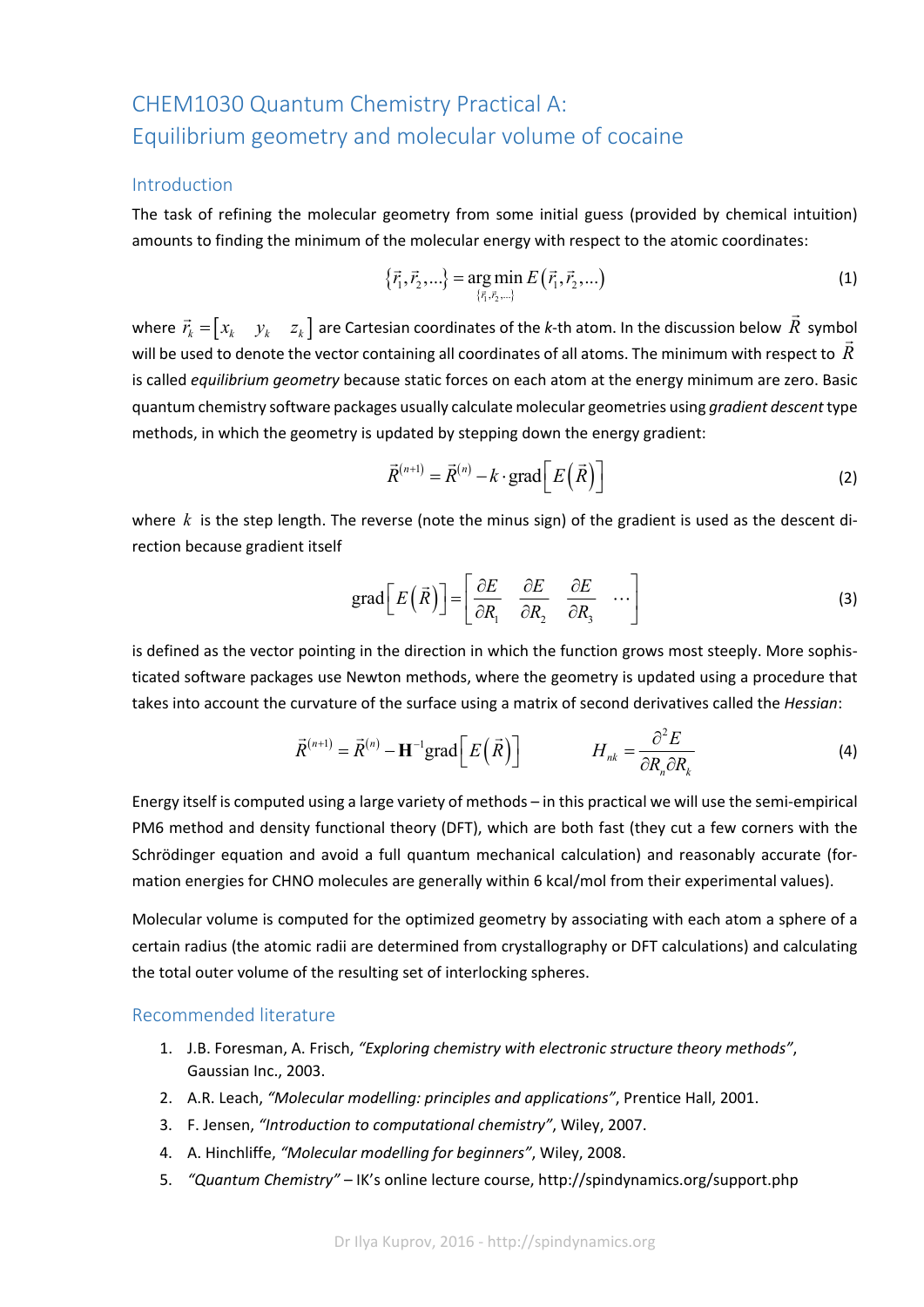## Geometry specification and optimization

1. Launch GaussView (Start Menu/Your School Software/Chemistry/GaussView 5.0/GaussView). The following windows will appear:



The left one is the *control window* (file load and save operations, calculation options, tool selec‐ tors, *etc.*) and the right one is the *canvas*, on which the molecule is drawn.

Click once in the middle of the canvas window. A methane molecule would appear. Click once on any of the hydrogens. Methane would be transformed into ethane. By selecting different atoms and groups in the control window and clicking on various parts of the molecule in the canvas, a variety of structures may be drawn. Use bond length, bond angle and dihedral angle buttons in the control window to refine your drawings.

Molecular structure drawing functionality in GaussView is quite intuitive – as a practical exercise, try drawing an ethanol molecule and changing various aspects of its geometry, deleting and re‐ adding atoms and adding various substituents in place of the hydrogen atoms. Make sure you are comfortable with structure drawing before mov-

ing on to the next step.

2. Open a new canvas window in GaussView (*File / New / Create Molecule Group*) and draw the co‐ caine molecule. This will take considerable effort – real molecules are more crowded in 3D space than their stick representations suggest. Include a screenshot of your molecule into your report.

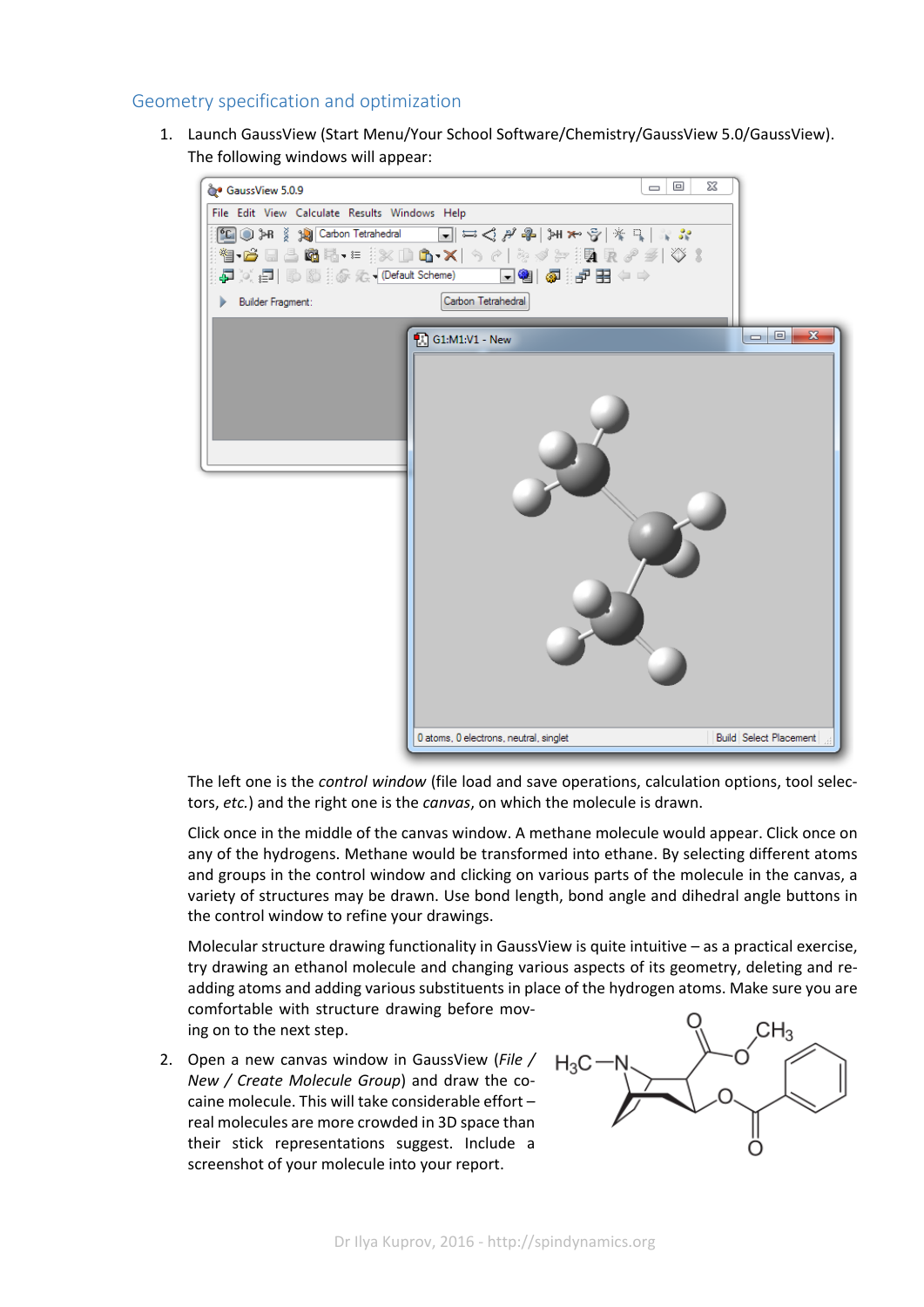

- 3. Perform molecular geometry optimization using PM6 method in vacuum: launch Gaussian inter‐ active job setup window (*Menu / Calculate / Gaussian Calculation Setup*), select *Optimization* in the *Job Type* tab, in the *Method* tab set method to *Ground State Semi‐Empirical Default Spin PM6*, then click *Submit* button. The program will ask you for the name of the calculation output ("log") file. Choose an easily recognizable file name and some reasonable location, for example Desktop. Let Gaussian calculation run its course. If Gaussian returns an error, check for atom colli‐ sions and invalid valences in the structure you have drawn.
- 4. Open the log file in GaussView (tick the *Read In‐ termediate Geometries* box in the file open win‐ dow) and inspect the resulting molecular geome‐ tries – there would be a few dozen, starting from the geometry you have provided and ending with the energy minimum geometry. Then click *Menu / Results / Optimization* and inspect the energy and the gradient curves produced by the optimi‐ zation process. Both the energy and the gradient curve should be decaying. Export both curves into text files, read the text files into a scientific plotting package and include the corresponding graphs into your report.
- 5. Inspect the final geometry and comment on the geometry changes that occur during the energy optimization process. Choose five or six common bond types and plot your calculated bond lengths



(measure them on the optimized geometry) against the corresponding bond length in the crystal‐ lographic structure of cocaine (*cocaine.cif* file), which is available on Blackboard. Make a conclusion on the practical accuracy of the semi-empirical methods for molecular structure refinement.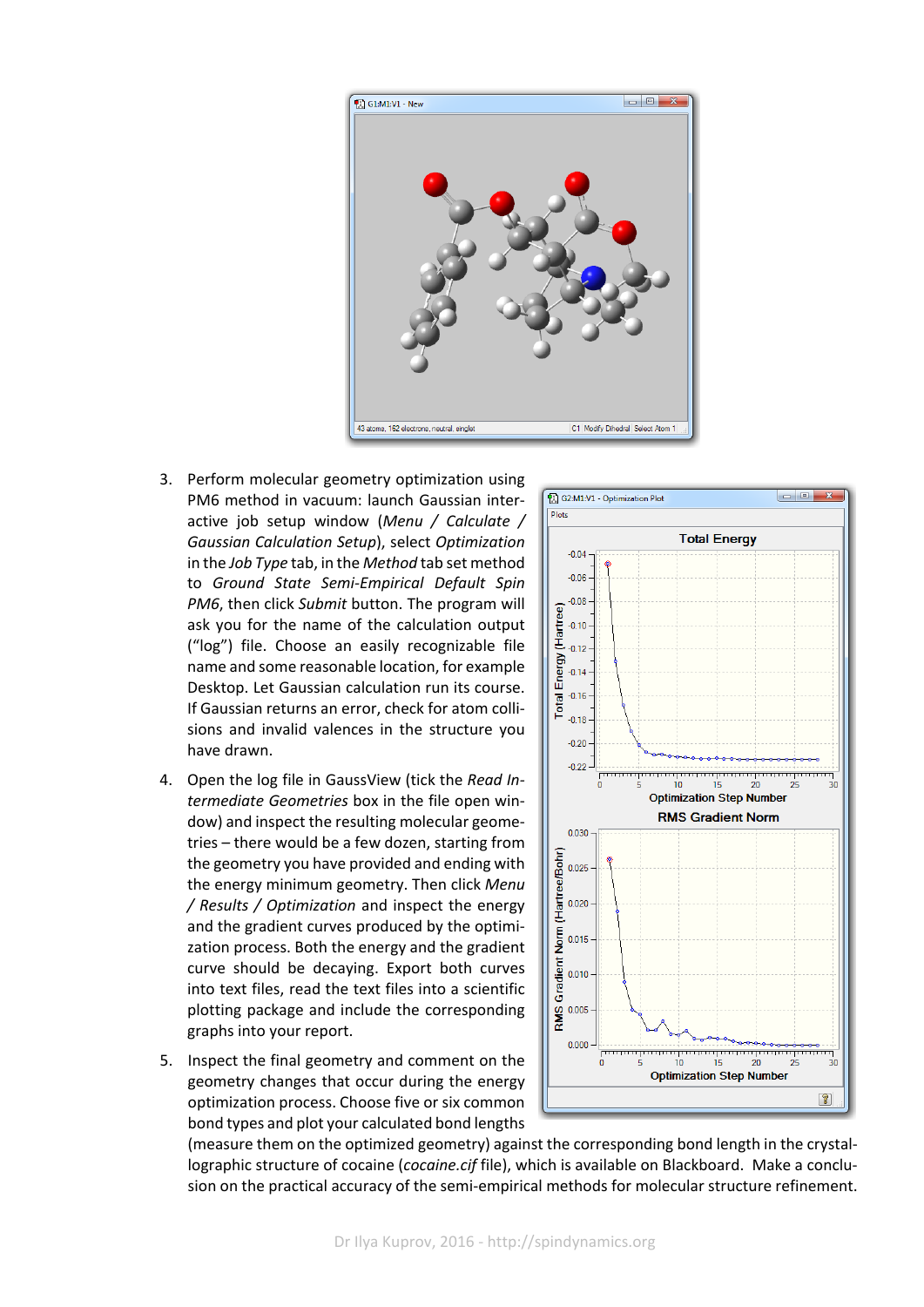## Molecular volume calculation

Open the geometry optimization log from the previous section and scroll GaussView geometry window to the last geometry. Open the interactive job setup window (*Menu / Calculate / Gaussian Calculation Setup*) and select *Energy* in the *Job Type* field (make it absolutely certain that you do it because a geometry optimisation at this level of theory can take days). Then click on the *Method* tab and select *DFT B3LYP cc‐ pVDZ* as the calculation method.

| 61:M1:V1 - Gaussian Calculation Setup<br>$\mathbf{x}$                                                                                                    |
|----------------------------------------------------------------------------------------------------------------------------------------------------------|
| Title:                                                                                                                                                   |
| Keywords:<br># b3lyp/cc-pvdz geom=connectivity                                                                                                           |
| Charge/Mult.:<br>01                                                                                                                                      |
| Method<br>Job Type<br>Title<br>Link 0<br>NBO.<br>PBC<br>Add. Inp.<br>General<br>Guess<br>Solvation                                                       |
| Multilayer ONIOM Model                                                                                                                                   |
| DFT<br>Default Spin<br><b>B3LYP</b><br>Ground State<br>Method:<br>$\overline{\phantom{a}}$<br>$\overline{\phantom{a}}$<br>$\mathbf{r}$<br>$\blacksquare$ |
| cc-pVDZ<br>Basis Set:<br>$\overline{\phantom{a}}$<br>$\overline{\phantom{a}}$                                                                            |
| Singlet<br>Spin:<br>Charge:<br>l0.<br>$\overline{\phantom{a}}$                                                                                           |
|                                                                                                                                                          |
| Use sparse matrices                                                                                                                                      |
|                                                                                                                                                          |
|                                                                                                                                                          |
|                                                                                                                                                          |
|                                                                                                                                                          |
| Additional Keywords:<br>Update                                                                                                                           |
| (Unnamed Scheme)<br>Scheme:<br>嚠<br>$\overline{\phantom{a}}$                                                                                             |
|                                                                                                                                                          |
| Submit<br>Edit<br>Cancel<br>Retain                                                                                                                       |
| Quick Launch<br><b>Help</b><br>Defaults<br>иÍ                                                                                                            |

Click the *Solvation* tab and set the solvation model to *IEFPCM* and solvent to *Water*.

| Keywords:<br>Charge/Mult.:<br>01 | # b3lyp/cc-pvdz scrf=(iefpcm,solvent=water) geom=connectivity |        |         |       |     |      |           |           |                          |
|----------------------------------|---------------------------------------------------------------|--------|---------|-------|-----|------|-----------|-----------|--------------------------|
| Job Type<br>Method               | Title                                                         | Link 0 | General | Guess | NBO | PBC. | Solvation | Add. Inp. |                          |
| <b>IEFPCM</b><br>Model:          |                                                               | ۳İ     |         |       |     |      |           |           |                          |
| Water<br>Solvent:                | $\vert$                                                       |        |         |       |     |      |           |           |                          |
| Read additional input            |                                                               |        |         |       |     |      |           |           |                          |
|                                  |                                                               |        |         |       |     |      |           |           |                          |
|                                  |                                                               |        |         |       |     |      |           |           |                          |
|                                  |                                                               |        |         |       |     |      |           |           |                          |
|                                  |                                                               |        |         |       |     |      |           |           |                          |
|                                  |                                                               |        |         |       |     |      |           |           |                          |
|                                  |                                                               |        |         |       |     |      |           |           |                          |
|                                  |                                                               |        |         |       |     |      |           |           |                          |
|                                  |                                                               |        |         |       |     |      |           |           |                          |
| Additional Keywords:             |                                                               |        |         |       |     |      |           |           | Update                   |
|                                  |                                                               |        |         |       |     |      |           |           |                          |
| Scheme:                          | [Unnamed Scheme]                                              |        |         |       |     |      |           |           | $\overline{\phantom{a}}$ |

Click the *General* tab and tick the *Additional Print* box (make sure you do it, otherwise the molecular volume would not appear in the log file). Click the *Submit* button at the bottom of the window, specify log file name and location and let the calculation run its course. When the calculation finishes, open the